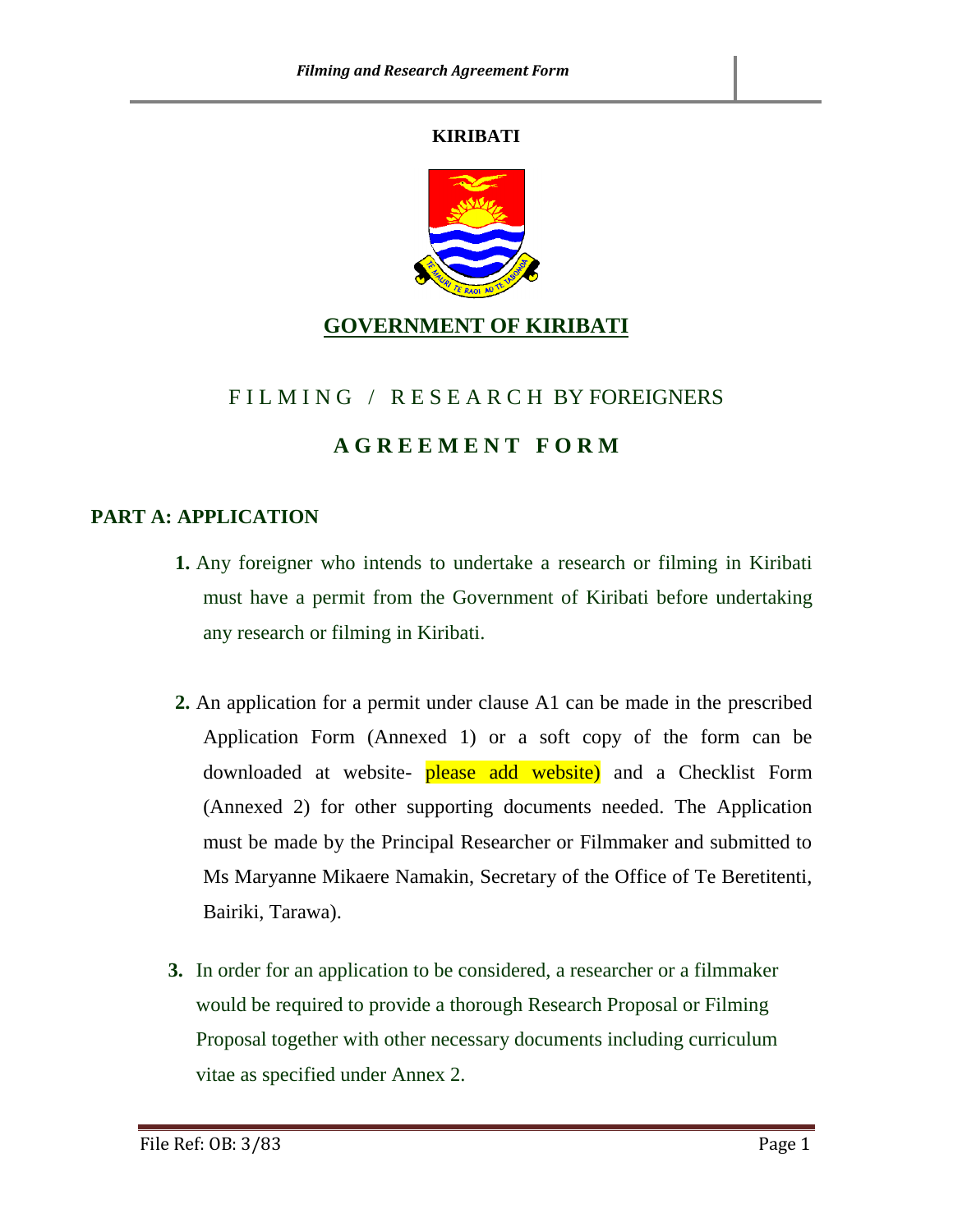- **4.** University Student who plan to carry out research in Kiribati should provide a proven signed and stamped letter of support from his or her Ministry of Education, Institution or University as well as providing a supporting letter from the Kiribati Ministry of Education that is signed by the Secretary or OIC and to clearly outline the purpose of his or her filming or research in Kiribati.
- **5.** Filming and Researches that will be undertaken and attached with several Ministries in the country should provide supporting letters from those concerned Ministries and to be signed by a responsible Secretary or OIC.
- **6.** All filming and researches to be conducted in the Line and Phoenix Group should provide a clearance letter from the Office of the Phoenix Islands Protected Area and to be signed by Secretary or OIC of the Ministry of Environment, Lands and Agricultural Development.

#### **PART B: CONDITIONS**

- 1. Upon arrival in Kiribati, the Principal Researcher or Filmmaker and any other foreign individual(s) involved in the research or filming must possess return air/sea transport tickets, and adequate money for selfsupport while undertaking the research or filming in Kiribati.
- 2. After arrival in Kiribati and before commencement of the research or filming, the Principal Researcher or Filmmaker must pay a fee as prescribed under clause D.2 for the research or filming work, at the Ministry of Finance and to provide a receipt of payment to the Office of Te Beretitenti.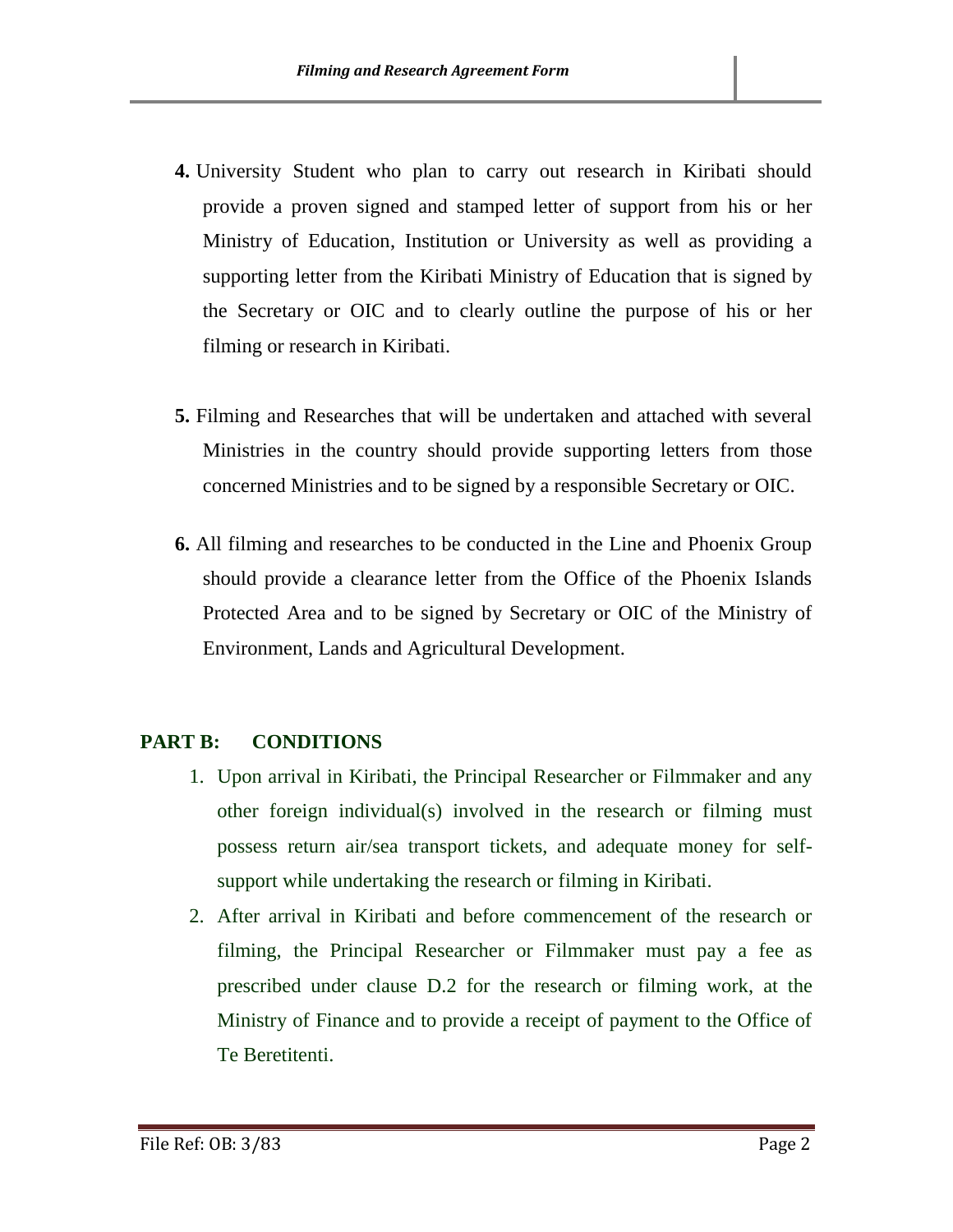- 3. Where necessary, the Government of Kiribati may second I-Kiribati personnel to work with the Principal Researcher or Filmmaker in the research or filming process, for purposes of enabling such personnel to acquire necessary skills for the benefit of the Government of Kiribati.
- 4. The Principal Researcher or Filmmaker may employ any I-Kiribati person to assist in the research or filming.

Provided that the Principal Researcher or Filmmaker complies with the *Employment and Industrial Relations Code 2015* and any amendments thereto or new laws enacted during the validity of this Agreement, and any other directions of the Ministry responsible for Labour or Employment in line with the policy of the Government of Kiribati.

- 5. Where the Principal Researcher or Filmmaker requires to use the resources of the Government including but not limited to equipment, facilities, fixtures, drawings, patterns, models, jigs, research writings or other information, a formal request must be made for allocating and furnishing of such resources to the Secretary of the Office of the President.
- 6. The Government may only allow the use of its resources under clause C.5 where;
	- (i) the goals of research or filming work is in line with any policy or strategy of the Government, or
	- (ii) the Secretary (or designated representative) after consultation with the relevant Government Ministries, sees fit.
- 7. Provided that the Principal Researcher or Filmmaker pays a fee (amount to be determined by the Secretary in line with the Government's policy for the use of its resources) and undertakes to pay or compensate the Government for any damages, lost and any other expenses incurred in the use and return of all such property.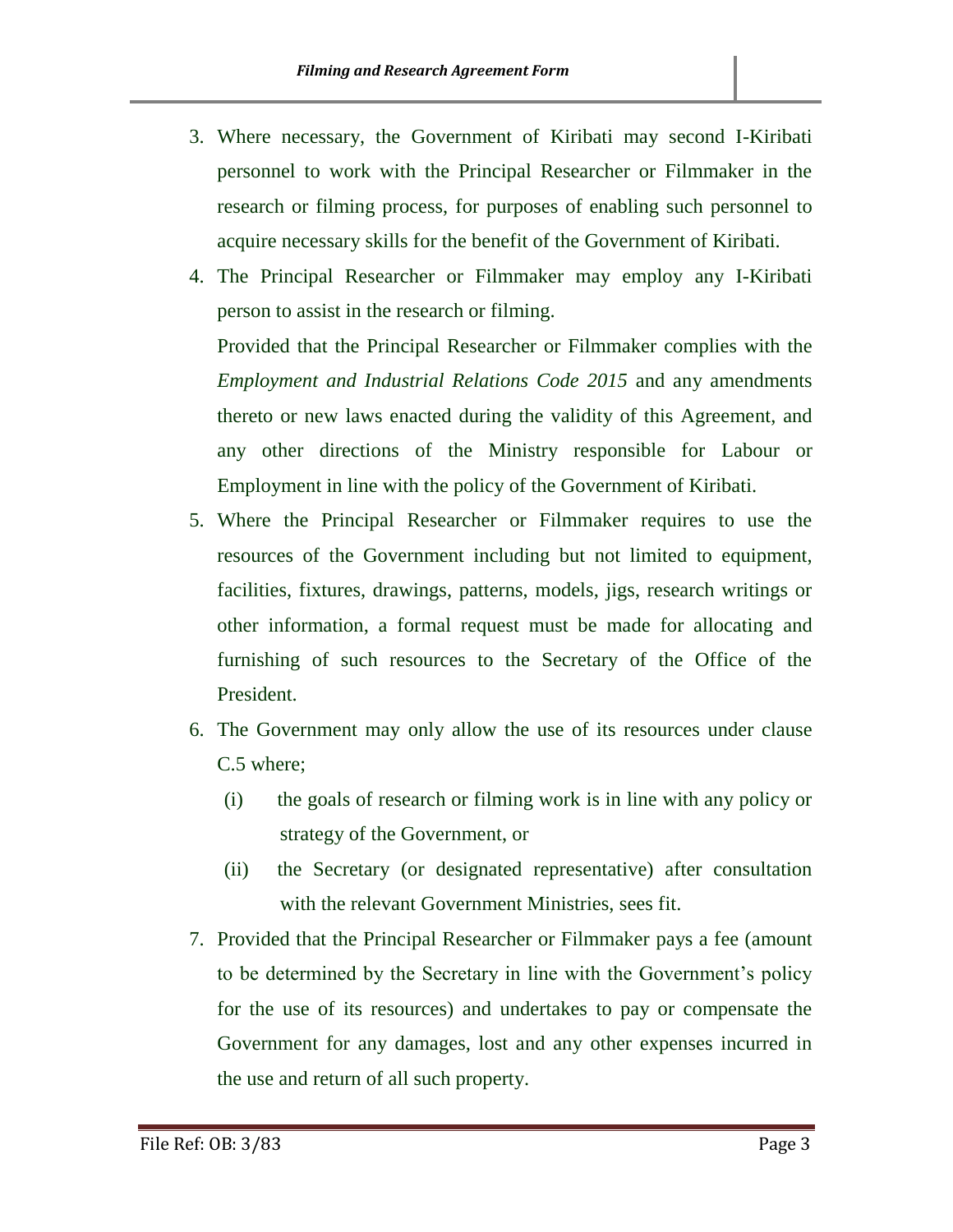- 8. All Government property used by the Principal Researcher or Filmmaker and any foreign individual(s) involved in the research or filming including the I-Kiribati employees or seconded personnel, remain at all times the property of the Government and shall not be re-allocated to any other work without the prior written consent of the Government.
- 9. The Principal Researcher or Filmmaker and any other foreign individual(s) involved in the research or filming must not be involved directly or indirectly in any political, religious or other kinds of campaign in the country.
- 10.The Principal Researcher or Filmmaker and any other foreign individual(s) including I-Kiribati employees and any seconded personnel involved in the research or filming, must at all times respect the local way of life of the Kiribati people and ensure that they are in no way a burden on individual or communal hospitality.
- 11.Collecting of artifacts and natural history specimens excluding handicrafts made for sale or souvenirs, is not permitted and where such prohibited artifacts or specimens are found, the Principal Researcher or Filmmaker must report and handover the artifacts or specimens to the Secretary to the Office of the President.
- 12.After completing researches and filming, the Principal Researcher or Filmmaker must deposit copies of the recorded or processed film and research materials, a copy of audio and recording obtained in the process of filming and researching, including storylines and questionnaires to the Review Team at the Communications Unit (Office of the President) before leaving Kiribati.
- 13. The Principal Researcher or Filmmaker must respect and comply with the Review Team's decisions and failure to do so will result in the following punishments;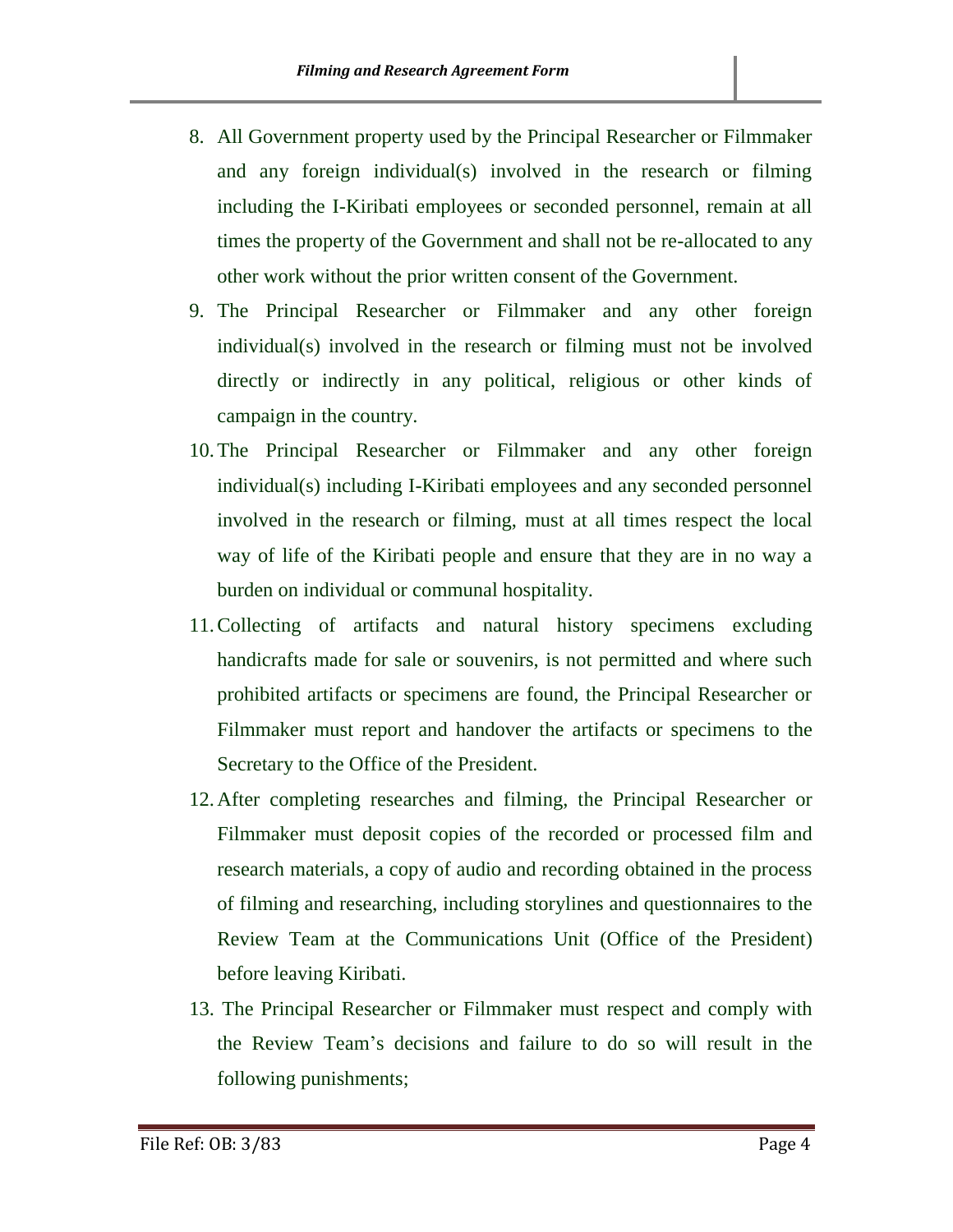- (i) To retract the contents that contradict and are not aligned with the current Government's policies and priorities and to;
- (ii) Confiscate all recording materials if the Principal Researcher or Filmmaker continues to fail in acceding to any advises given by the Review Team.
- 14.Where products are in any language other than English, arrangements must be made to translate such into English or provide English captions.
- 15.The Principal Researcher or Filmmaker and any other foreign individual(s) including I-Kiribati employees and any seconded personnel involved in the research or filming must not release or publish the final processed film or research findings without the approval of the Secretary to the Office of the President (or designated representative).
- 16.The final processed research or film and any materials made available from the research or filming undertaken in Kiribati shall not be used for any commercial purposes where proceeds will go directly as profits to the Principal Researcher or Filmmaker and any other foreign individual(s) whether or not involved in the research or filming or associated with the Principal Researcher or Filmmaker and any other foreign individual(s) involved in the research or filming.

#### **PART C : THE PERMIT**

1. Upon receiving an application for a permit to undertake a research or filming in Kiribati, the Secretary to the Office of the President (or designated representative) may issue a conditional permit for doing the research / filming in Kiribati to the applicant, prior to the arrival of the Principal Researcher or Filmmaker and all other foreign individual(s) involved in the research or filming, in Kiribati.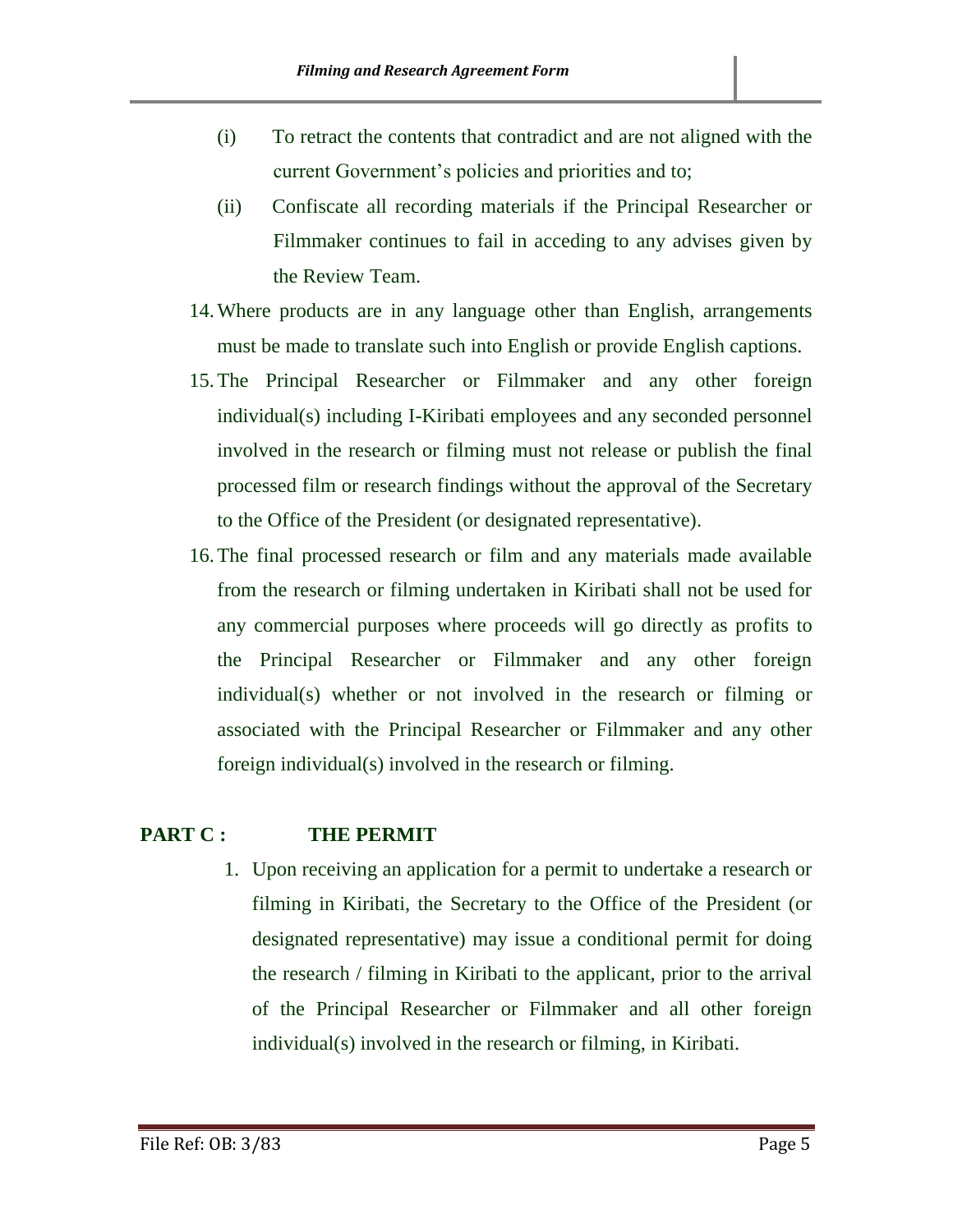- 2. An absolute permit may be issued by the Secretary (or designated representative) upon payment of filming and research permit fees by the Principal Researcher or Filmmaker at the Ministry of Finance and which are categorized at different rates as follows;
	- i. AUD\$500.00 for Ministry related filming and research activities
	- ii. AUD\$600.00 for Academic related filming and research activities
	- iii. AUD\$3,000 for Media related filming and research activities
	- iv. Upon depositing the receipt of payments at the Office of Te Beretitenti, the Principal Researcher or Filmmaker is also required to pay another AUD\$250 for the processing fee of the filming and research permit at the Office of Te Beretitenti.
	- v. Exemption of payments can be applied and to be agreed upon at the discretion of the Minister responsible.
- 3. The Secretary (or designated representative) on behalf of the Government of Kiribati shall communicate any decision regarding the application to the applicant within a reasonable time after receiving the application.
- 4. The Secretary (or designated representative) on behalf of the Government of Kiribati, reserves the right to reject any research or filming application and is not obliged to give reasons for such rejection.
- 5. Any research or filming proposals that are suspected to have risks to human subjects or physical environment may be approved upon the satisfaction of the Secretary (or designated representative) after consultation with relevant authorities and local communities, that a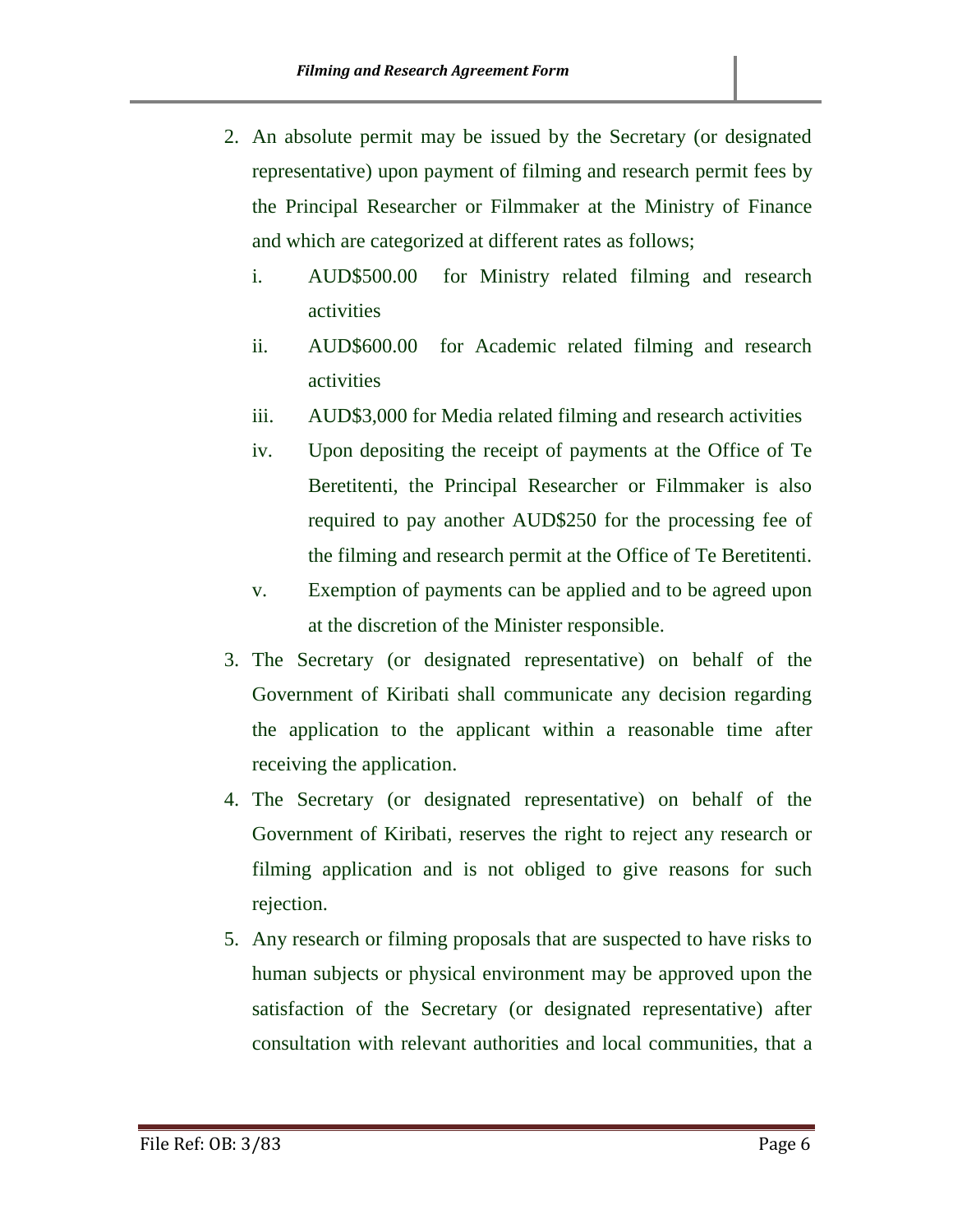permit is necessary based on the special nature and subject of the research or film.

- 6. The permit given under this Agreement is;
	- (i) not valid until endorsed under Part F by the Secretary (or designated representative) on behalf of the Government of Kiribati,
	- (ii) valid for one project only or for one entry only from the date of entry until the date of departure otherwise exemptions applied at the discretion of the Minister responsible.
- 7. The permit may be terminated when the Principal Researcher or Filmmaker or any other foreign individual involved in the research or filming acts;
	- (i) in contrary to any conditions of the permit given,
	- (ii) in contrary to any laws of Kiribati which shall mean the present laws, and any amendments thereto or new laws enacted during the validity of this Agreement, or
	- (iii) compromises the welfare of the people of Kiribati.
- 8. Where a permit is terminated under clause D.7(i), the Principal Researcher or Filmmaker and any other foreign or local person involved in the research or filming work, is liable to a fine of AUD\$10,000.
- 9. Where a permit is terminated under clause D.7(ii), Principal Researcher or Filmmaker and any other foreign or local person involved in the research or filming work, is subject to criminal and/or civil litigation in accordance under the relevant laws of Kiribati.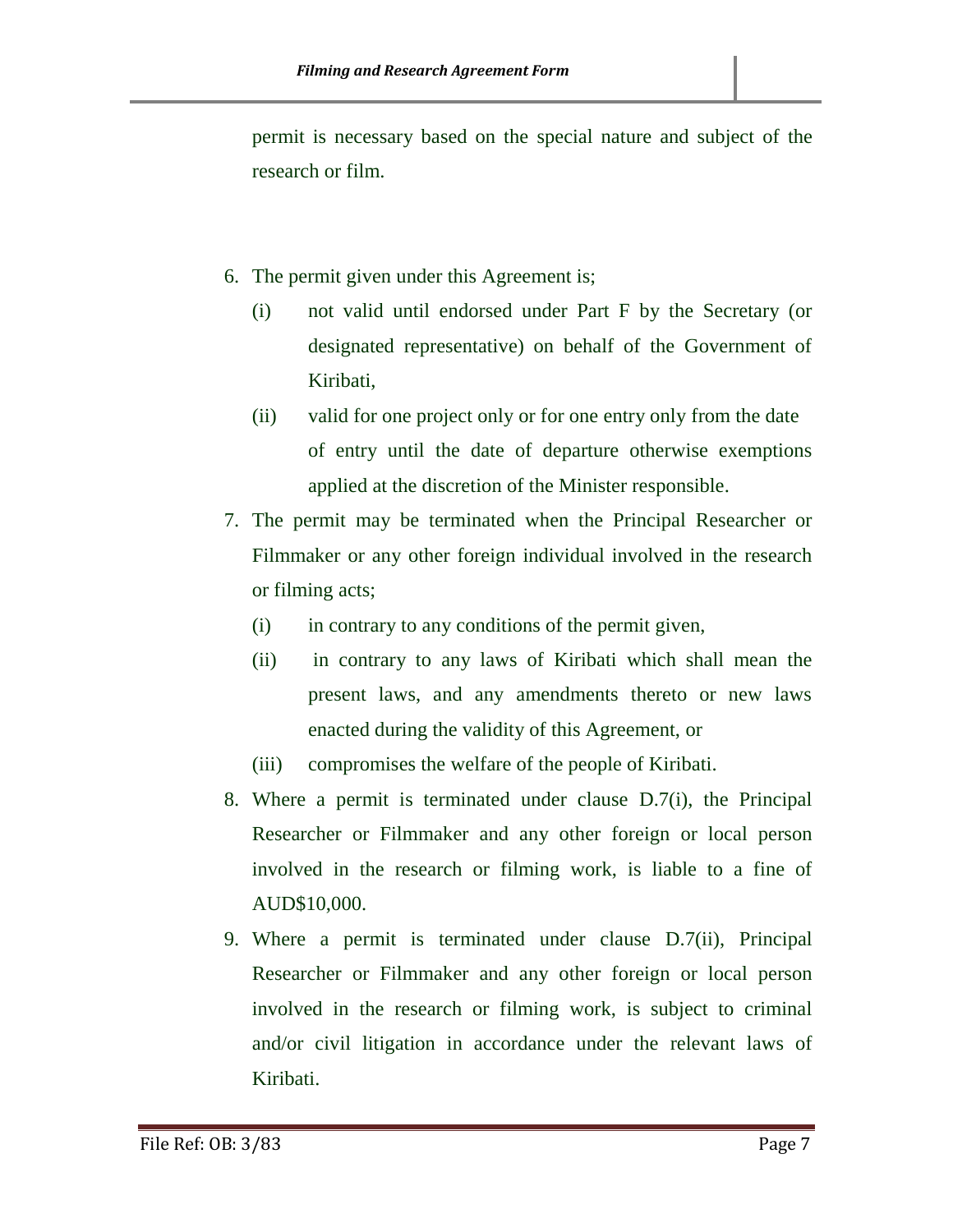#### **PART D: DECLARATION**

I (full name)…………………… ………………………. have read and fully understood this Agreement and agreed to comply with all requirements.

Signature:…………………………………

Date:……………………………

#### PART E : ENDORSEMENT

Signed on Behalf of the Kiribati Government:

…………………………………………………………………………….

Secretary, Office of Te Beretitenti;

Date: …………………………..

OB stamp: …………………………………..………..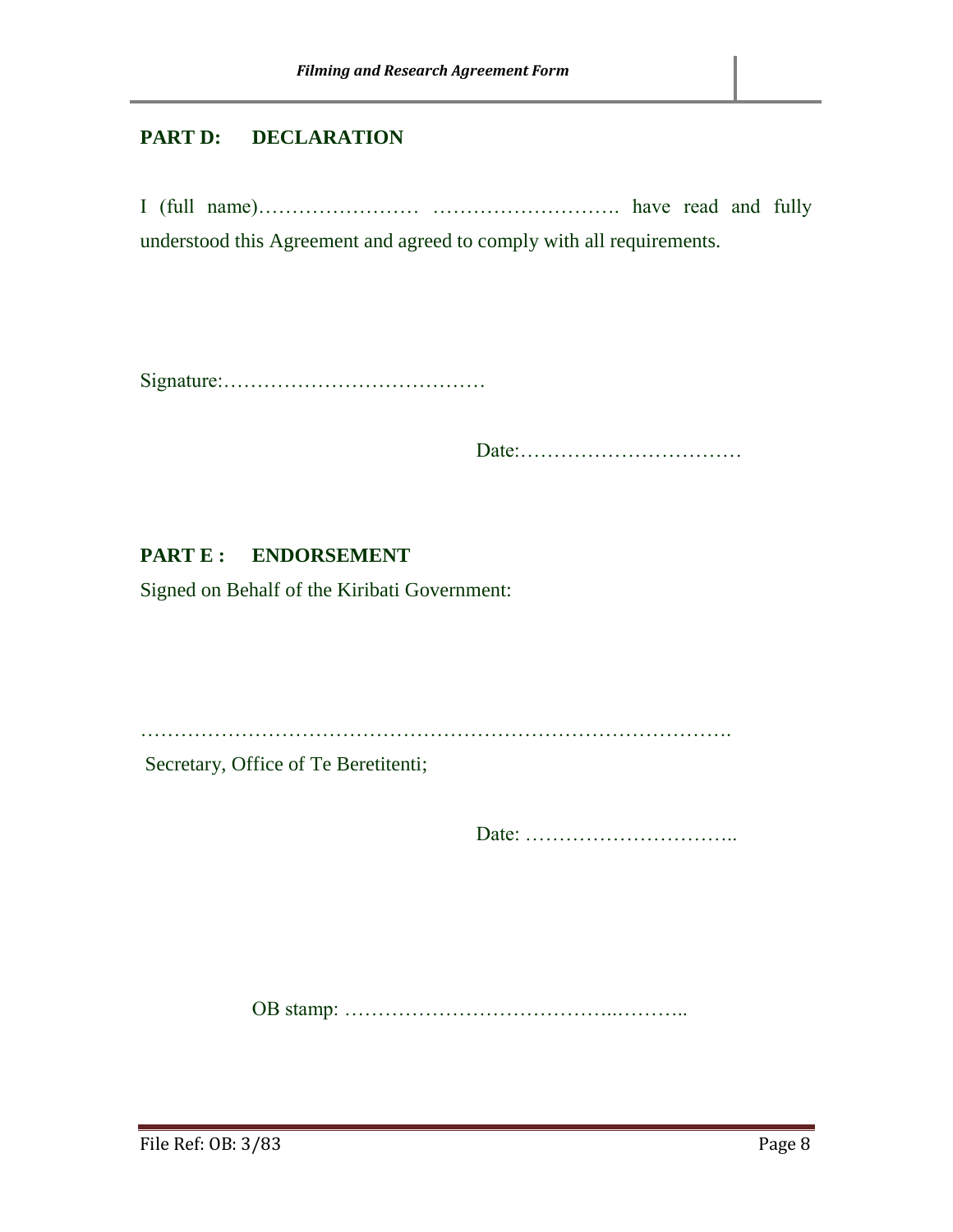## **ANNEX 1: PARTICULARS**

| 1. Full name                                    |                   |   |                                                                              |  |  |  |  |  |
|-------------------------------------------------|-------------------|---|------------------------------------------------------------------------------|--|--|--|--|--|
|                                                 |                   |   |                                                                              |  |  |  |  |  |
| (Print) Surname                                 | <b>Given Name</b> |   |                                                                              |  |  |  |  |  |
| $2.$ Sex:                                       |                   |   |                                                                              |  |  |  |  |  |
| 3. Date of Birth:                               |                   |   |                                                                              |  |  |  |  |  |
|                                                 | Day Month         |   | Year                                                                         |  |  |  |  |  |
| 4. Marital Status.                              |                   |   |                                                                              |  |  |  |  |  |
| 5. Nationality                                  |                   |   |                                                                              |  |  |  |  |  |
| 6. Full home Address:                           |                   |   |                                                                              |  |  |  |  |  |
|                                                 |                   |   |                                                                              |  |  |  |  |  |
|                                                 |                   |   |                                                                              |  |  |  |  |  |
|                                                 |                   |   |                                                                              |  |  |  |  |  |
|                                                 |                   |   |                                                                              |  |  |  |  |  |
| 7. Occupation                                   |                   |   |                                                                              |  |  |  |  |  |
| 8. Proposed title of Project.                   |                   |   |                                                                              |  |  |  |  |  |
|                                                 |                   |   |                                                                              |  |  |  |  |  |
|                                                 |                   | . |                                                                              |  |  |  |  |  |
| 9. Duration of Project; (Date start and Ending) |                   |   |                                                                              |  |  |  |  |  |
|                                                 |                   |   |                                                                              |  |  |  |  |  |
|                                                 |                   |   |                                                                              |  |  |  |  |  |
|                                                 |                   |   | 11. Full Names and Roles of People involved (use separate sheet if required) |  |  |  |  |  |
| a.                                              |                   |   |                                                                              |  |  |  |  |  |
|                                                 |                   |   |                                                                              |  |  |  |  |  |
|                                                 |                   |   |                                                                              |  |  |  |  |  |
|                                                 |                   |   |                                                                              |  |  |  |  |  |
|                                                 |                   |   |                                                                              |  |  |  |  |  |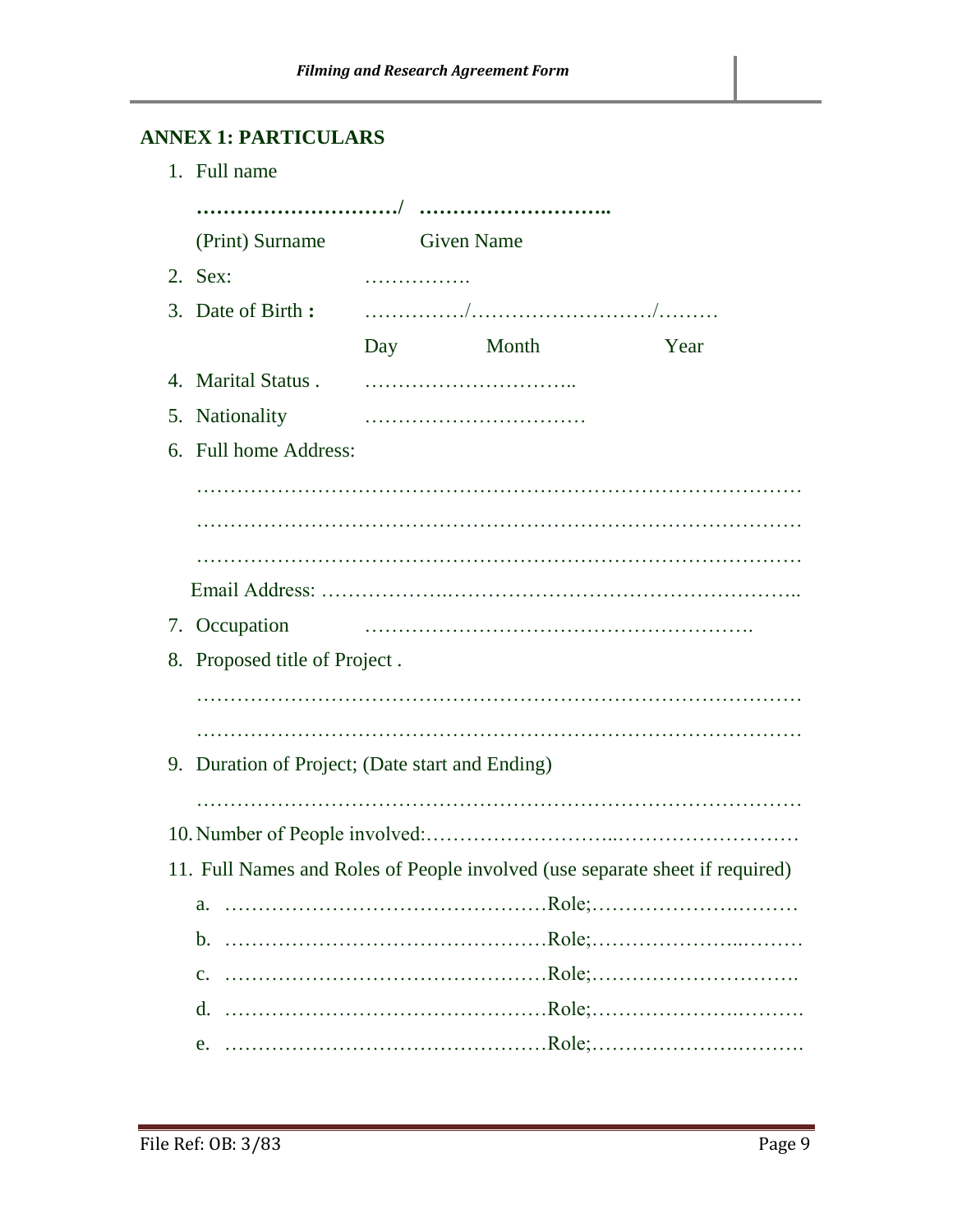- 12. Please provide as attachments clear copy of Passport for each, (photo, passport number and detail clearly shown)
- 13.Brief statement outlining the purpose of Research/ Filming

……………………………………………………………………………… ……………………………………………………………………………… ……………………………………………………………………………….

- 14.Names and Addresses of sponsoring Institutions or Agencies;
	- i. ……………………………………………
	- ii. …………………………………………….
- 15.Details of Previous Research / Filming done during the last five Years

……………………………………………………………………………… ……………………………………………………………………………… ………………………………………………………………………………

……………………………………………………………………………….

16.Address & contact (Phone, email, fax etc) while in Kiribati:

- 
- 
- …………………………………………………………………………….…
- 17.List of names of people to interview:

……………………………………………………………………………… ………………………………………………………………………………

18.List of specific questions during filming and researching: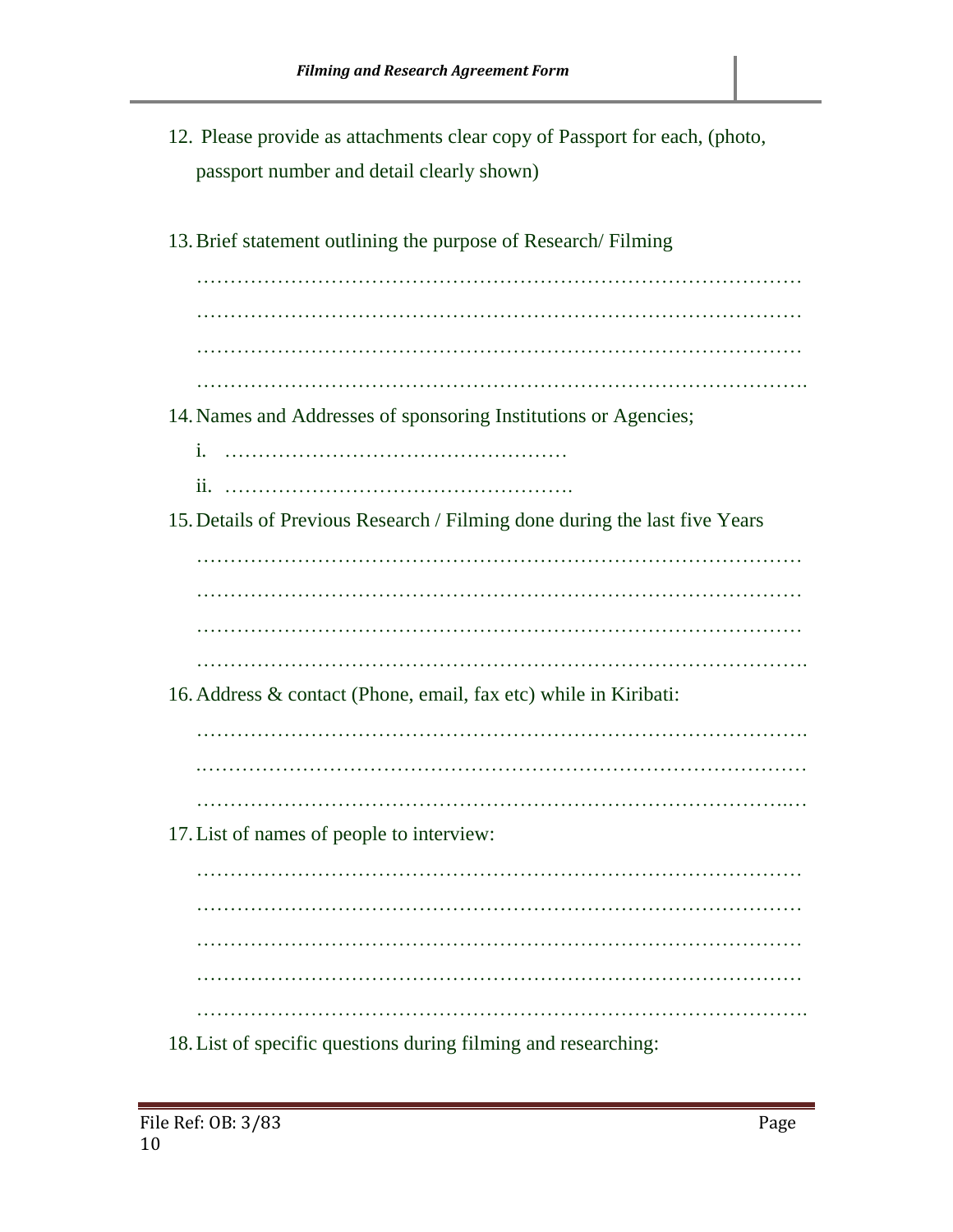19. List of places to film: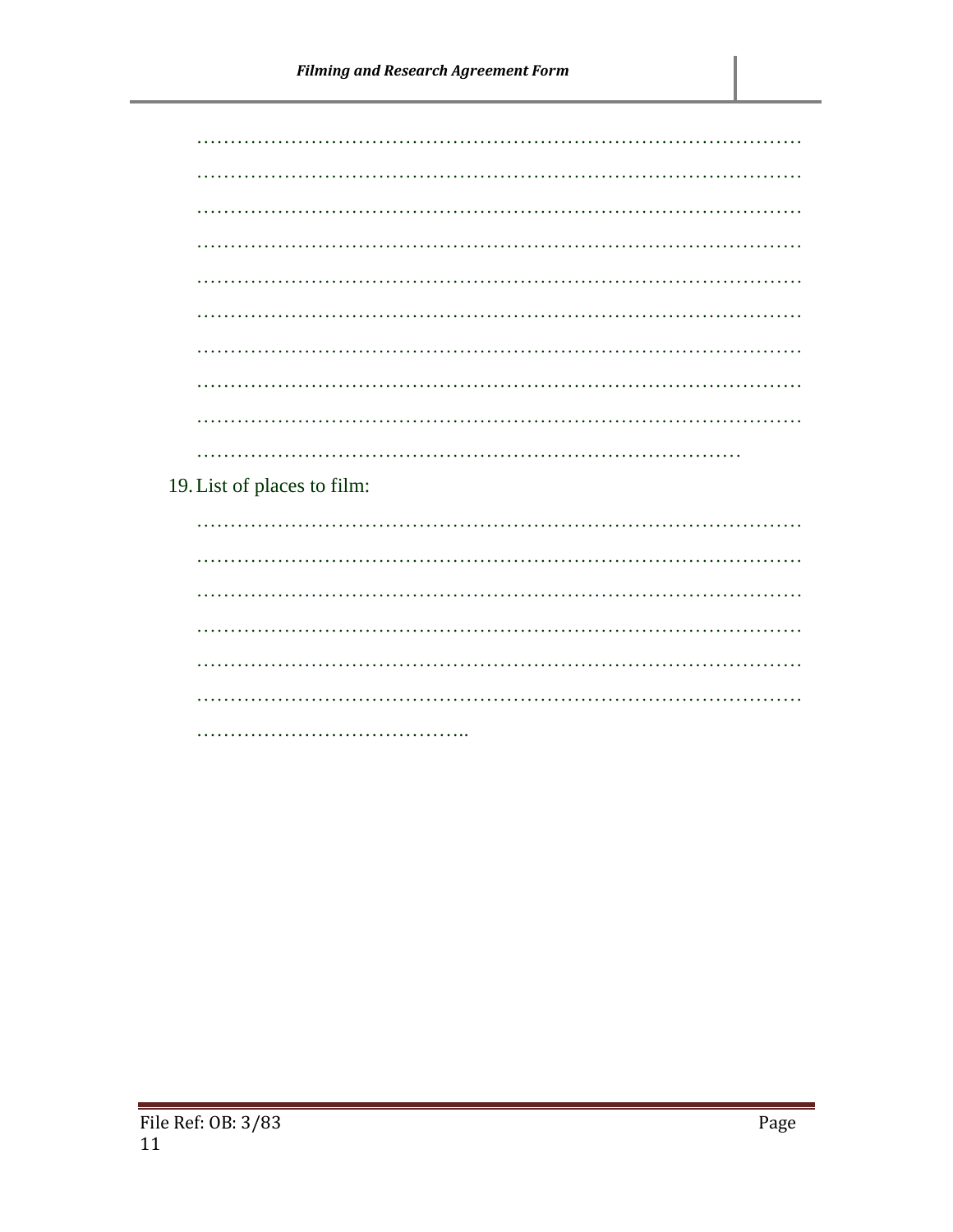## **Annex 2 : Checklist for Application Permit**

| <b>Required Documents</b>                                               | <b>Tick box</b> |  |  |  |
|-------------------------------------------------------------------------|-----------------|--|--|--|
| Filled in and signed application form (annex 1)                         |                 |  |  |  |
| Letter of project (research and filming) proposal                       |                 |  |  |  |
| Supporting letter from university/ government/ private company, etc     |                 |  |  |  |
| endorsing the research/filming                                          |                 |  |  |  |
| Supporting letter/ approval from Kiribati government ministries or      |                 |  |  |  |
| private companies the research/filming team will be working with.       |                 |  |  |  |
| Proposed schedule and sites of visit in Kiribati                        |                 |  |  |  |
| CV of Principal researcher (PR)/ Principal filmmaker (PF)               |                 |  |  |  |
| Passport biodata page of all researchers/ filmmakers involved including |                 |  |  |  |
| PR/PF                                                                   |                 |  |  |  |
| Police clearance of all researchers/filmmakers involved including PR/PF |                 |  |  |  |
| Return air tickets of all researchers/filmmakers involved including PR/ |                 |  |  |  |
| PF                                                                      |                 |  |  |  |
| Proof of sponsorship/ funding of research or filming team while in      |                 |  |  |  |
| Kiribati                                                                |                 |  |  |  |
| Receipt of permit application fee (payable at Ministry of Finance)      |                 |  |  |  |
| Names of people to be involved in the research and filming              |                 |  |  |  |